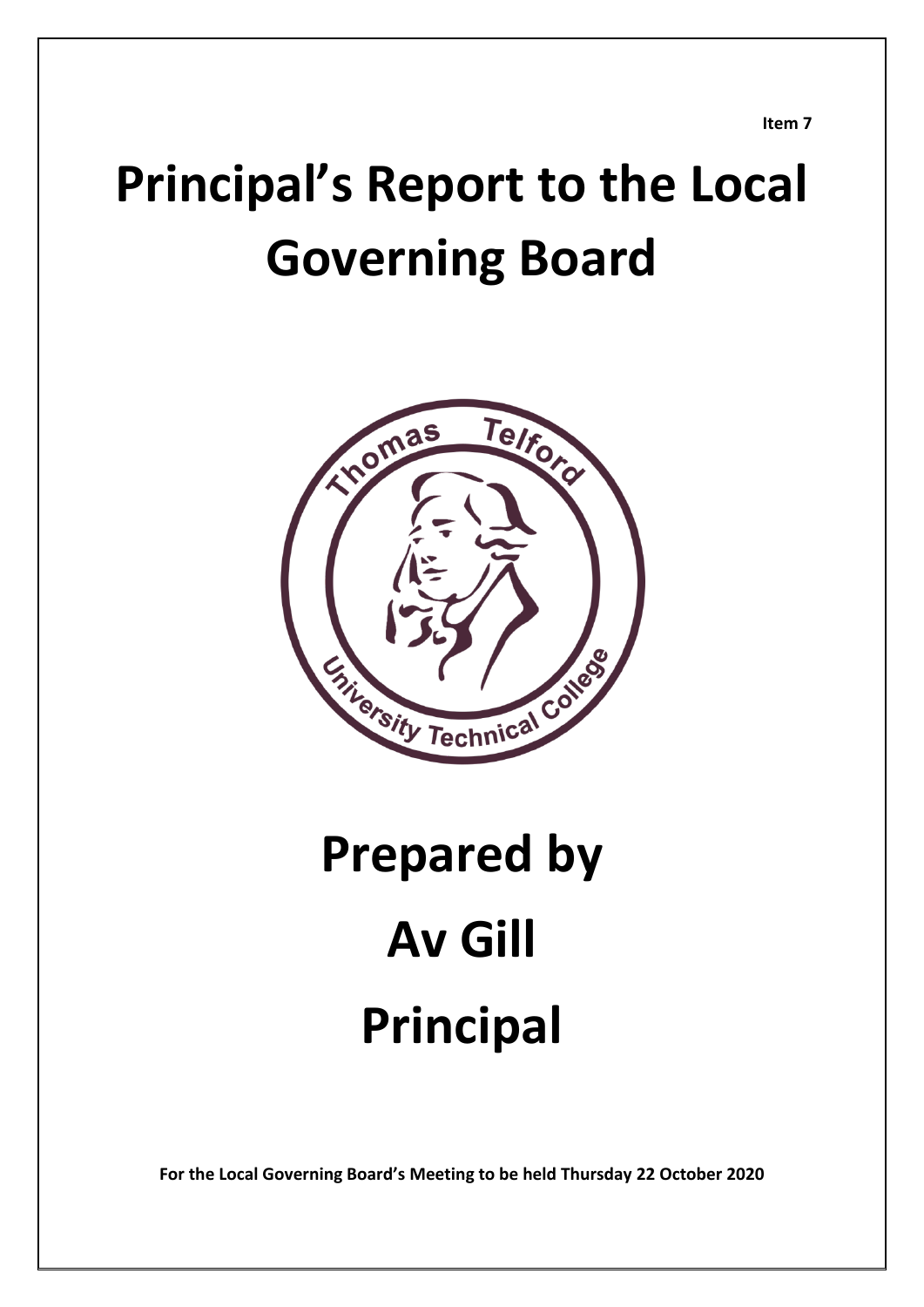# **Matters Arising**

#### **Actions for the Principal from July 2020 Local Governing Board meeting:**

- I met with Professor Mohammed Arif at the Springfield Campus to discuss the socially distanced return of apprenticeship students to the University of Wolverhampton. I was able to share not only our approach but also documentation including the TTUTC risk-assessment for the safe return of students.
- To date we have incurred some extra costs to a value of £411 associated with the pandemic beyond the contribution of £1000 from the council towards our Covid-19 response. We have purchased plastic screens around reception and the serving area within the canteen as well as a supply of masks, anti-bacterial gel and tissues. During lockdown we made visors using our specialist equipment to distribute to local care homes and health centres.
- To clarify HS2 were not able to offer Industrial Placements for our students but have agreed to host a number of Work Experience Placements (WEX) during the academic year 2020-21. However, at this current time all work experience placements are on hold. Also, site visits will be replaced by 'virtual' tours by making best of our newly acquired VR technology.
- I have contacted the DFE and asked for clarification of our future OFSTED inspection cycle and can confirm that we are not classed as a new school and can therefore expect an OFSTED visit at any time beyond June 2021.

# **Introduction**

2020 has been a quite extraordinary year and I suspect that this academic year will be every bit as challenging as the last for the UTC. However, it is important to focus on the positives of which there are many. We have welcomed our first cohort of Year 7 students. The UTC, as you would imagine, has a slightly different feel to it. I can report that this is a good thing and we have a very positive and energetic vibe across the UTC with not only the addition of these younger students but also with the enthusiasm of the additional staff. We are now very much a part of the Thomas Telford Multi Academy Trust (TTMAT) and together we have been working hard with the Department for Education (DFE) to agree on an appropriate design of our extension to the current building.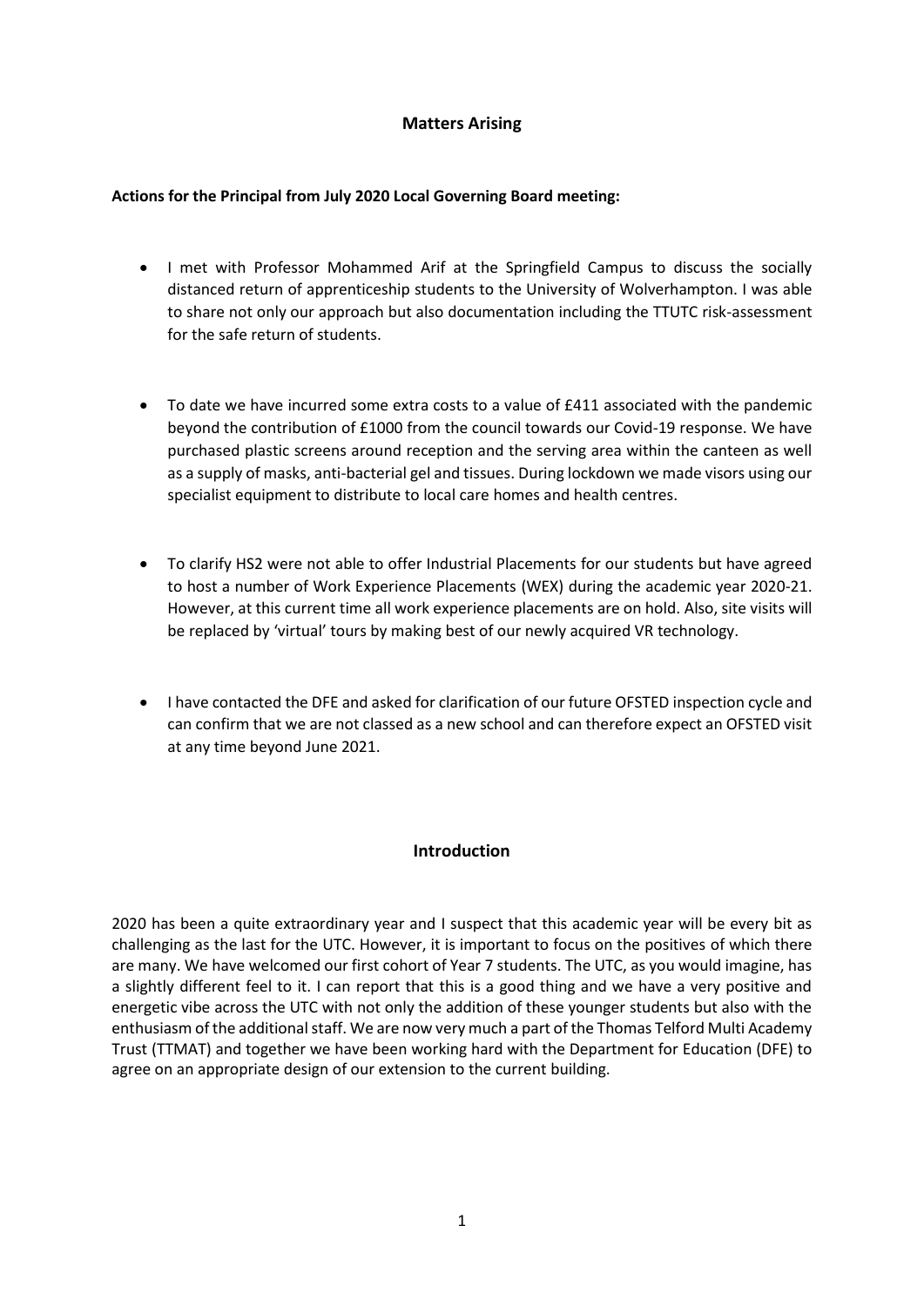# **Autumn Return to School with COVID-19 Restrictions**

All students returned to school in early September under a new kind of normal. We have previously discussed and shared risk-assessments for this return and the latest version can be found on our website. To summarise, we are operating with 2 bubbles who are encouraged to maintain social distancing. One bubble consists of 160 Year 7 students and the other bubble is all of KS4 and KS5 students. We have different start and finish times for the 2 bubbles and all students are provided with a full days teaching and homework. All students are encouraged to regularly wash their hands. Teachers maintain a distance of 2 metres in classrooms and are also encouraged to not spend time in close proximity to each other.

We are not running UTC Extra this term though I am giving thought to introducing it for either Year 7 or for Year 11 and 13 catch-up after half-term though it is important to look at the rate of transmission across Wolverhampton before we start changing current measures.

As a part of this process I have drawn up contingency plans for the running of the UTC should I or other senior leaders be absent with COVID-19 or be asked to isolate following a positive contact. See Appendix A.

#### **Catch-Up**

We are not expecting Key Stage 2 data from primary schools and have therefore initiated a programme of baseline testing using GL assessments and departmental audits. This will help course leaders to identify gaps in learning and initiate appropriate provision. A similar approach has been taken with Year 10 and Year 12 students.

We will operate our normal KS4 intervention programme as soon as we believe it is safe to extend the UTC day though teams have been encouraged to build catch-up for gaps in knowledge into normal lessons as soon as the information is available.

We have access to a 16-19 tuition fund which is primarily to be used with those sixth form students who do not have a grade 4 in English or maths though we will target support in all curriculum areas to run from half-term onwards.

We have made best use of 'Aspire to HE' funding of £5000 to provide all of our current Year 11 with packs of revision guides for all subjects at no cost to students. These were packaged and delivered to family homes during lockdown. We have used the remainder of this funding to purchase Careers Software (Unifrog and Start Profile) to support destinations for KS4/5 and future career planning for our new Year 7s. This software will be particularly helpful if we go into another lockdown.

#### **Employer Engagement**

We are unable to offer work experience and employer-led projects at this time. However, we have continued with our plans to offer Industrial Placements for sixth formers as we prepare to offer Tlevels from next September. Four of our students will be working with employers in a mix of on-site attendance and virtual work. This number is likely to grow over the course of this academic year.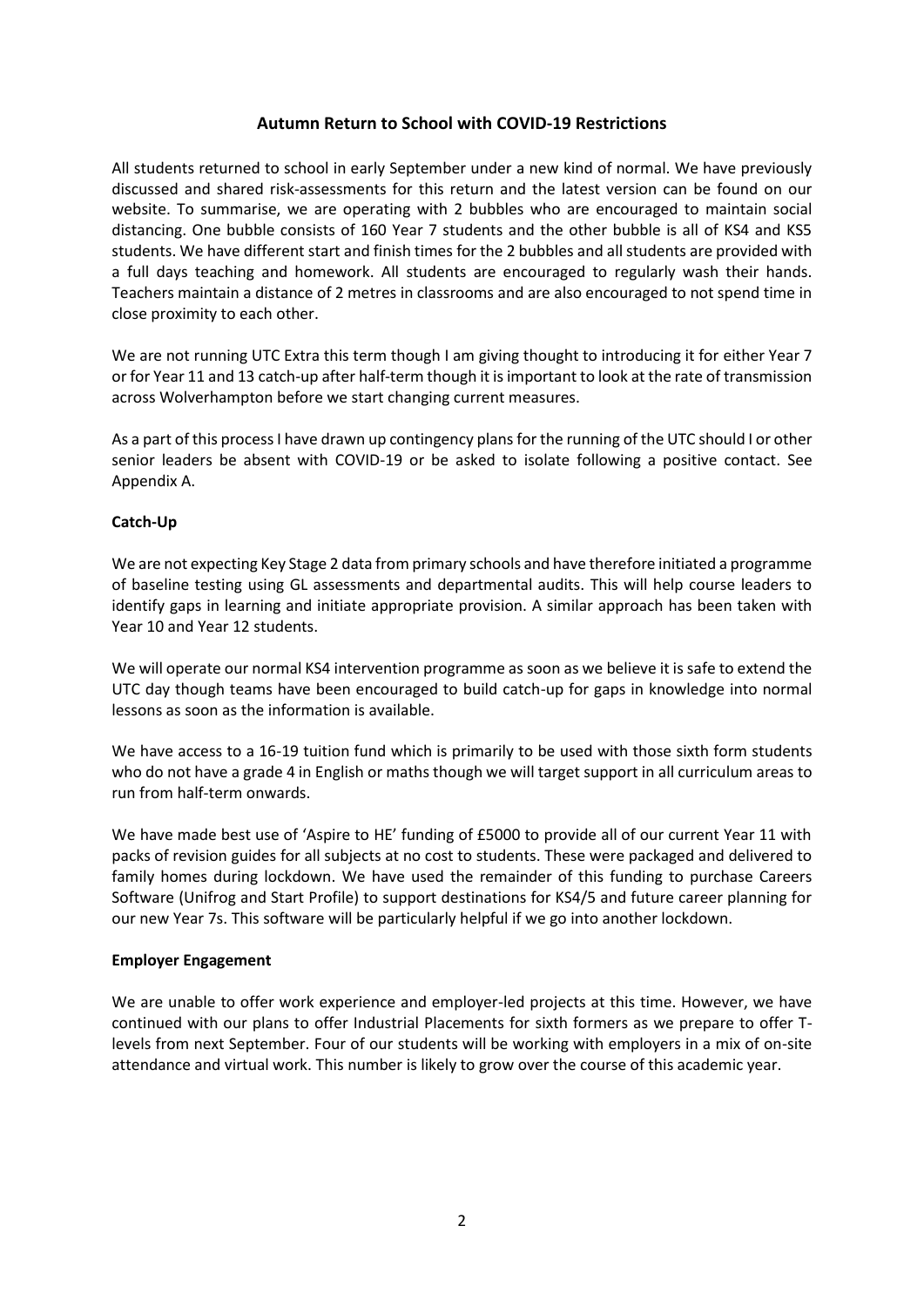#### **Examination Outcomes**

The UTC applied a robust evidence-based process of determining grades and rank orders that were moderated and checked. The data provided to the exam boards was consistent with our prior tracking and would demonstrate continued improvement at all levels. The teacher predicted grades at A-level, GCSE and BTEC were accepted as the final outcome for students and in a number of cases an improved grade counted as the OFQUAL algorithm generated a higher prediction.

See Appendix B for a detailed breakdown of outcomes.

#### **Destinations**

Destinations has been a challenge for the UTC this year, more so than previously, as many of our students come with a view to securing an apprenticeship and these roles have simply not materialised this year. See Appendix C for a detailed breakdown of destinations.

Year 11

| Cohort number                                                                                                               | 43  |                                           |
|-----------------------------------------------------------------------------------------------------------------------------|-----|-------------------------------------------|
| <b>TTUTC Sixth Form</b>                                                                                                     | 17  |                                           |
| Alternative post-16 provider                                                                                                | 26  |                                           |
| Apprenticeship                                                                                                              | 0   |                                           |
| <b>NEET</b>                                                                                                                 | 0   |                                           |
|                                                                                                                             |     |                                           |
| Year 13                                                                                                                     |     |                                           |
| Cohort number                                                                                                               | 35  |                                           |
| University                                                                                                                  | 18  |                                           |
| Apprenticeship/training scheme/employment                                                                                   | - 5 | (2 Higher Apprenticeships, 1 Traineeship) |
| Further education                                                                                                           | 2   | (Enhancement programme at the UTC)        |
| 10<br>(6 actively seeking apprenticeships within<br><b>NEET</b><br>construction, 2 in Business/IT and 2 seeking Employment) |     |                                           |

All NEETs continue to seek apprenticeships or employment with our support with interviews in the pipeline. Many employers we normally work with will not offer these roles this year or have suspended these roles until January for now. We are confident that 9 students will achieve a suitable destination but they are determined that it is closely matched to what they are looking for. We are struggling to contact the 1 other student and have involved Connexions -she was last seeking a role in IT. We have particular success with two of our Y13 being offered apprenticeships with Bailey Garner who were very complimentary about their calibre.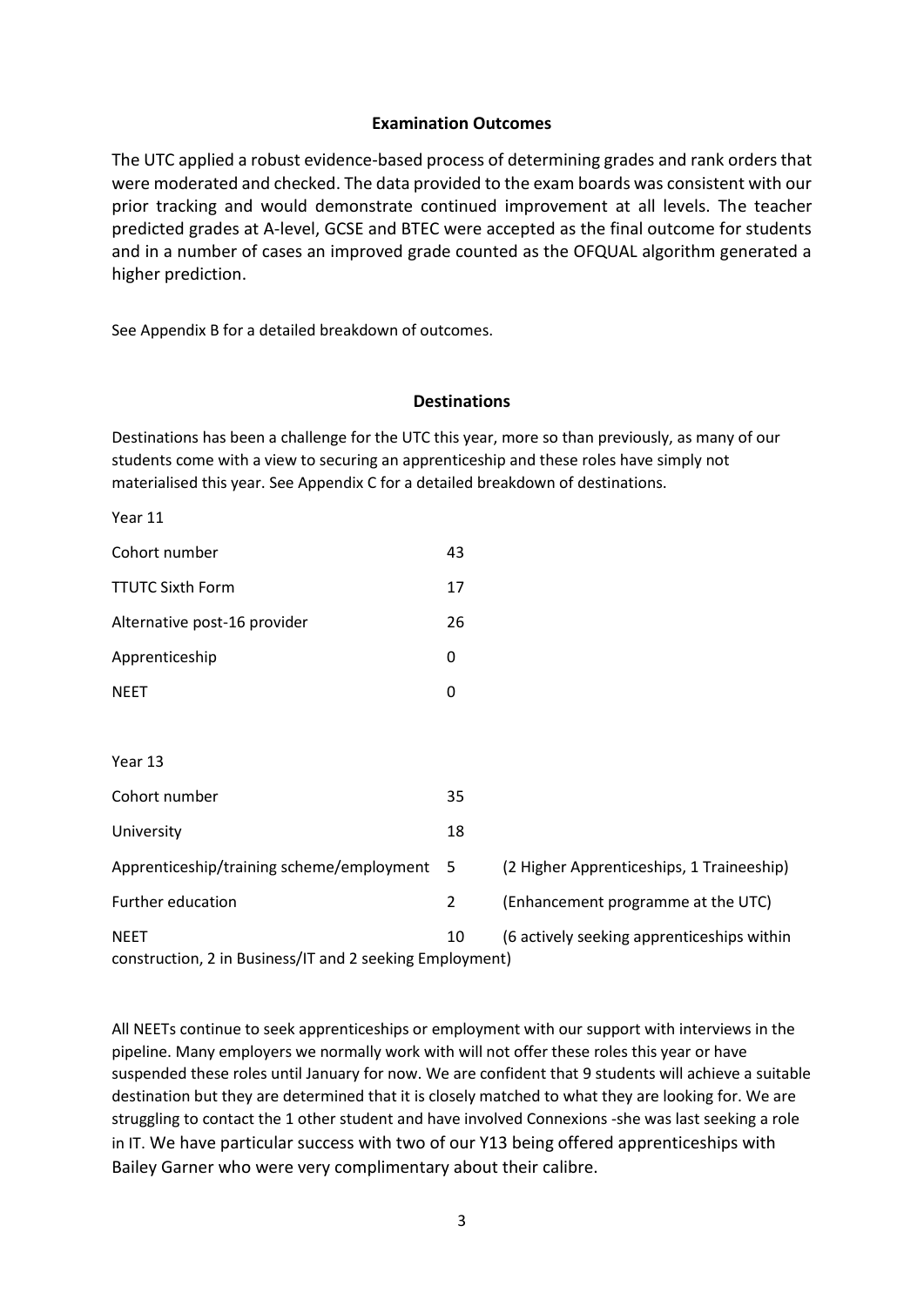#### **Safeguarding Update**

See Appendix D for latest version of TTUTC Safeguarding Policy. This has considered the changes that feature in the updated KCSiE guidelines released on September 1st 2020. The changes are as follows:

Page 8 Section 4.1 - addition of last bullet point.

Page 9 Section 4.3, addition of new bullet point 16 - 'Help promote educational...'

Page 10 Section 4.3, 3rd bullet point down - inclusion of reference to Senior Mental Health Leads

Page 15 Honour Based Violence (HBV) changed to Honour Based Abuse (HBA)

Page 19 under Peer on Peer abuse subsection - addition of 'bullying-including cyberbullying' in final paragraph.

Page 19 wording within subsection on Up-Skirting has been changed.

Page 26 Amendments to Child Criminal Exploitation and county lines section.

Page 28 inclusion of details around Operation Encompass have been added to the Domestic Abuse section

Page 30 - addition of explanation of Contextual Safeguarding.

Page 39 - addition of two sub sections under section 17 - Children potentially at greater risk of harm and Children requiring mental health support.

Page 40 Section 19 E-safety - removed first line that referred to use of mobile phones to support learning. Addition of new paragraphs 2 and 3 re filters and education at home.

Page 43 Section 21 - addition of sentence 'This may include covering relevant issues through Relationship, Health and Sex Education, personal, social, health and economic education (PSHE), citizenship and British Values.'

Page 43 Section 22 Preventing Radicalisation. Addition of paragraphs 3, 5, 6 (indicators), 8 (at Thomas Telford UTC...) and local Channel contact details in Channel subsection.

Throughout the policy the addition of supply staff has been added where it refers to staff, governors, volunteers.

Wolverhampton LADO has left his post and not yet been replaced.

#### **I am seeking approval for this policy.**

#### **I am also seeking approval for the PSHE/RSE policy recently sent out to governors.**

#### **School Improvement Plan (SIP)**

We have changed the format of the School Improvement Plan. It includes key strategic priorities for this academic year which are made up of 3 elements:

- Areas of Improvement highlighted by our OFSTED report in June 2018.
- A focus on catch-up and re-establishing an effective learning environment in light of COVID-19 restrictions. These priorities are common to all schools within the TTMAT.
- New areas of development such as T-levels, the age-range change and the new build.

You can find a copy of the SIP in Appendix E with each priority and strategies to ensure a positive impact. This will be a working document which will be reviewed 3 times a year and progress reported to governors.

The UTC's Self Evaluation Form (SEF) will be updated next half-term and I will share this with you at the next local governing board.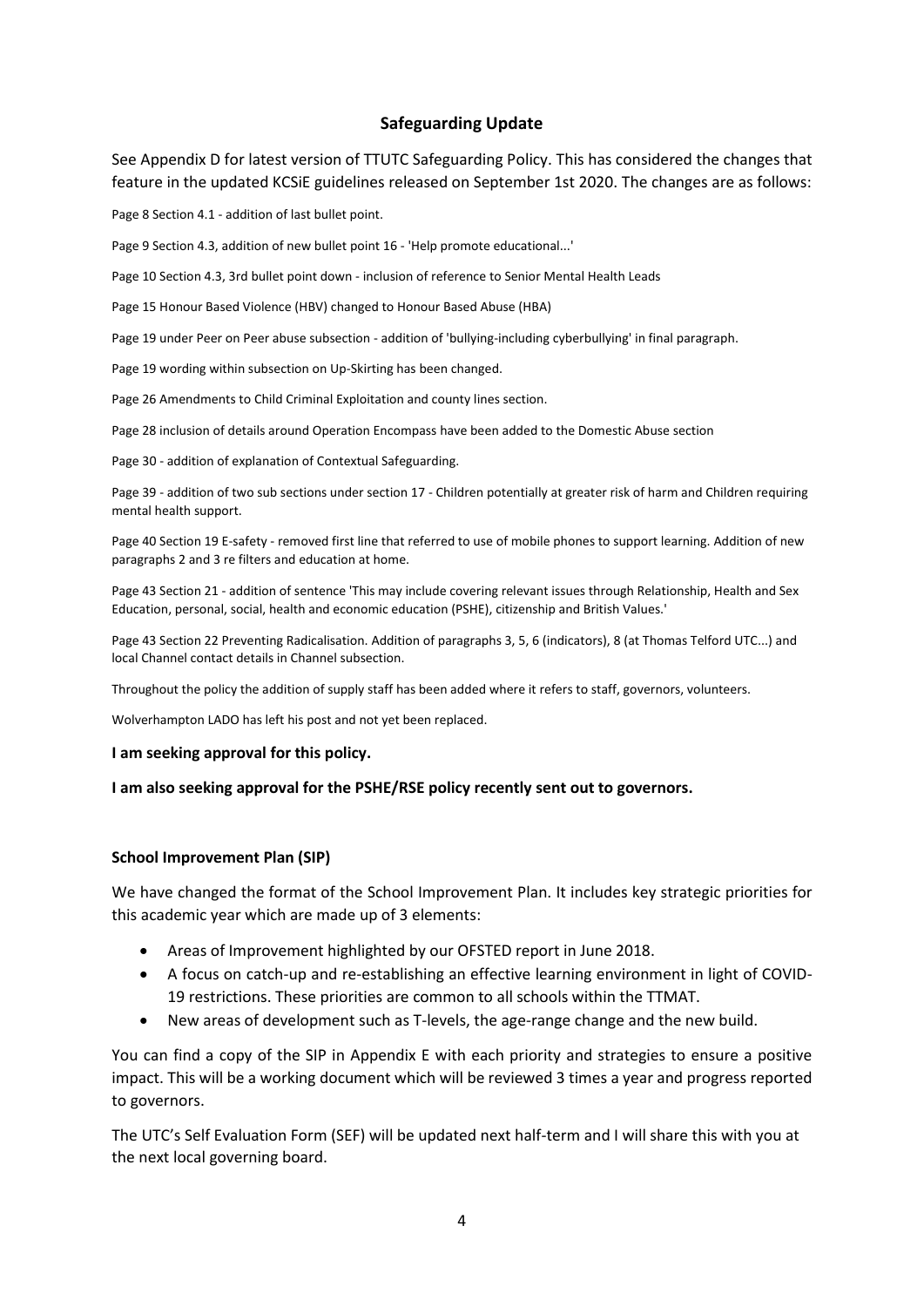#### **Governor Metrics**

#### See Appendix F

#### **Admissions**

On the 1<sup>st</sup> October which was census day we had 355 students on our roll. The most challenging area of recruitment has been with Year 12. The sense I have got is that these students have not been comfortable moving schools during the pandemic and we have not been able to hold Open Events to help attract them.

The next round of Admissions for September 2021 has started. Last year I visited nearly every primary school in Wolverhampton and our Information Evenings attracted 3000 visitors. I am unable to take a similar approach this year. I would like to thank the TTMAT for supporting the creation of an admissions video for the UTC. I have organised for a pack to go to every primary school containing a letter from myself, which contains a link to this video, alongside our prospectus with enough copies for every Year 6 student in the city.

#### **Attendance**

Despite these challenging times the attendance of the TTUTC students has to date been acceptable. Students isolating due to COVID-19 have been receiving work to complete at home.

Attendance is celebrated in all weekly assemblies the mantra of 'In Every Day' is reiterated. All absences are challenged. A number of Year 11 students who presented as an early concern have been discussed with the Education Welfare Officer (EWO) and home visits conducted as appropriate.

# **Student Conduct and Exclusions**

'The UTC Way' continues to be the foundation of our approach to conduct. It provides a simple and consistent message to both staff and students. SLT and conduct leaders are timetabled to complete learning walks throughout the school day. This provides support to the teaching staff and therefore enhances the learning environment for all.

The Learning Support Assistants (LSAs) have observed all new students within classes to identify those with a learning need that is impacting on behaviour. The LSAs have then been deployed to ensure these students are supported appropriately so the teaching and learning is not impacted adversely.

All Personal Tutors (PT) have contacted parents this half term to reinforce our expectations at TTUTC including those around conduct. For students where concerns have been raised around engagement with their learning, early parent meetings have taken place.

There is a Conduct Intervention Room (CIR) available but this has been used very infrequently this term. There has been no use of fixed term exclusions to date.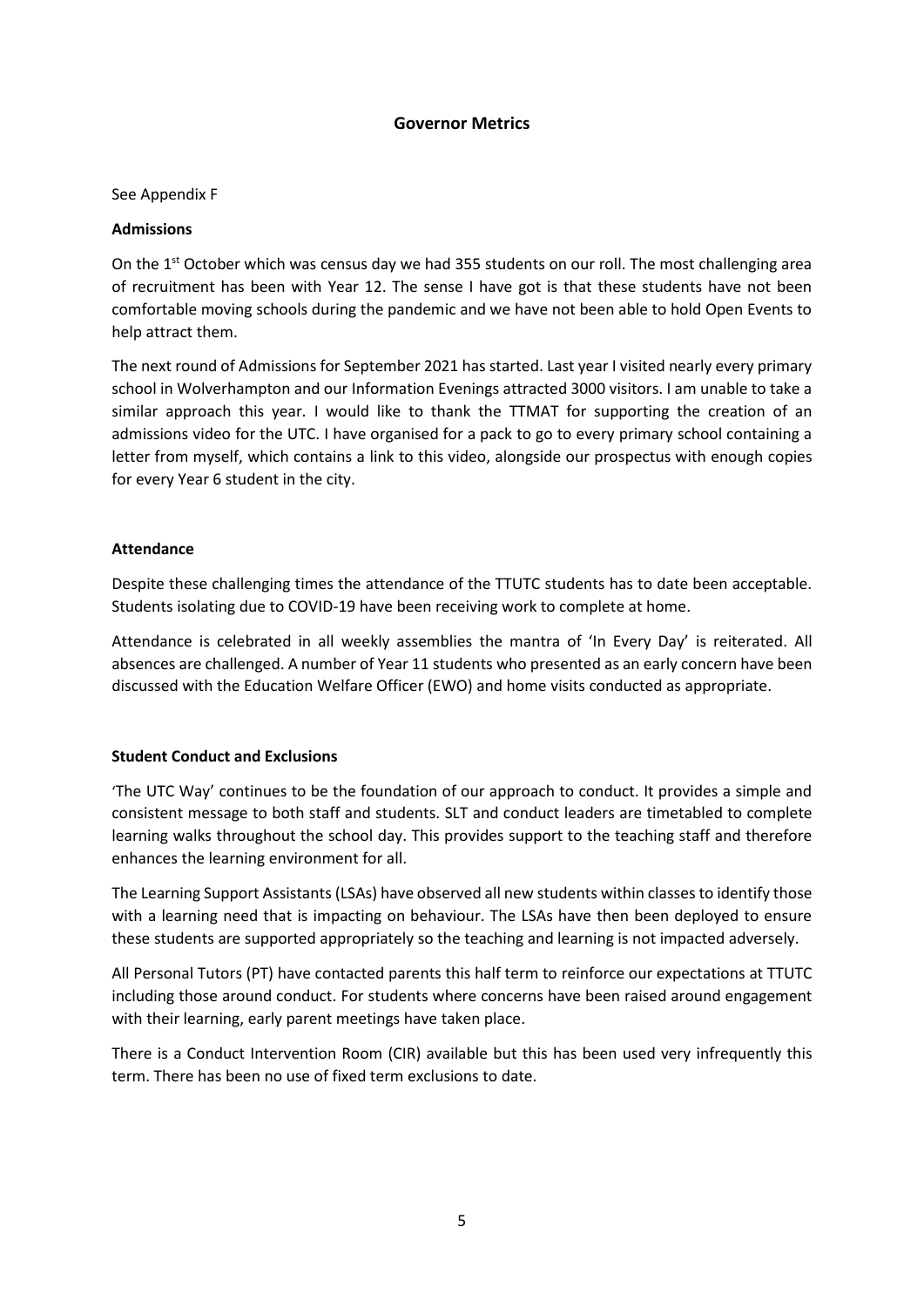#### **Staffing**

The UTC has a full complement of teaching staff and the new staff are adapting well to the culture and ethos of the UTC. We have started work on the timetable for the academic year 21-22 which when completed will enable me to know precisely how many new staff and within which curriculum areas they are required. I will then start posting adverts and interviewing early in the new year to help attract the best available teachers.

We are in the process of recruiting an Accounts Assistant. We are no longer using Clear Accountancy as most of the process are supported by the TTMAT but we require some extra capacity to help prepare our monthly accounts.

#### **Health & Safety**

Nearly all staff absence has been related to COVID-19 and a requirement to isolate until test results arrive. Do date no member of staff or child has tested positive.

We are planning for our first fire drill of the academic year. It will be a more complex process than normal as we would want to maintain social distancing of the two separate bubbles.

# **On-line Curriculum**

The design and development of a diverse and invigorating Key Stage 3 curriculum in preparation for our first ever Year 7 cohort is now complete and available to all students on-line. We refer to this as the 'on-line curriculum' and it will develop further over the next 5 years so that all students can take advantage of this resource.

# **Further Matters Arising**

#### **Millennium Point Grant**

During last academic year we completed a bid for the annual Millennium Point Grant, which supports STEM related projects, usually up to £2,500 in value, or larger projects up to £15,000. Our bid was a full larger bid, to fund a class set (32) of VR headsets, with charging cases, training and online content available across the full range of curriculum subjects. In addition, the bid included funds to purchase 4 GoPro Max 360 cameras, with carry cases, tripods and spare batteries and memory cards. I am delighted to say that this bid was approved and we have now taken delivery of the technology which we will make available for use to all subject staff in the very near future. Students will then be able to enjoy state of the art experiences, for example, touring the solar system in science, visiting New York in Geography, examining sculptures in Art.

1 camera will be loaned to employers, with the first camera being by Midland Metro Alliance. The cameras can capture site visits, including in places students cannot normally go, so that students are still able to access this part of the curriculum within Construction. Y7 students as well as KS4 students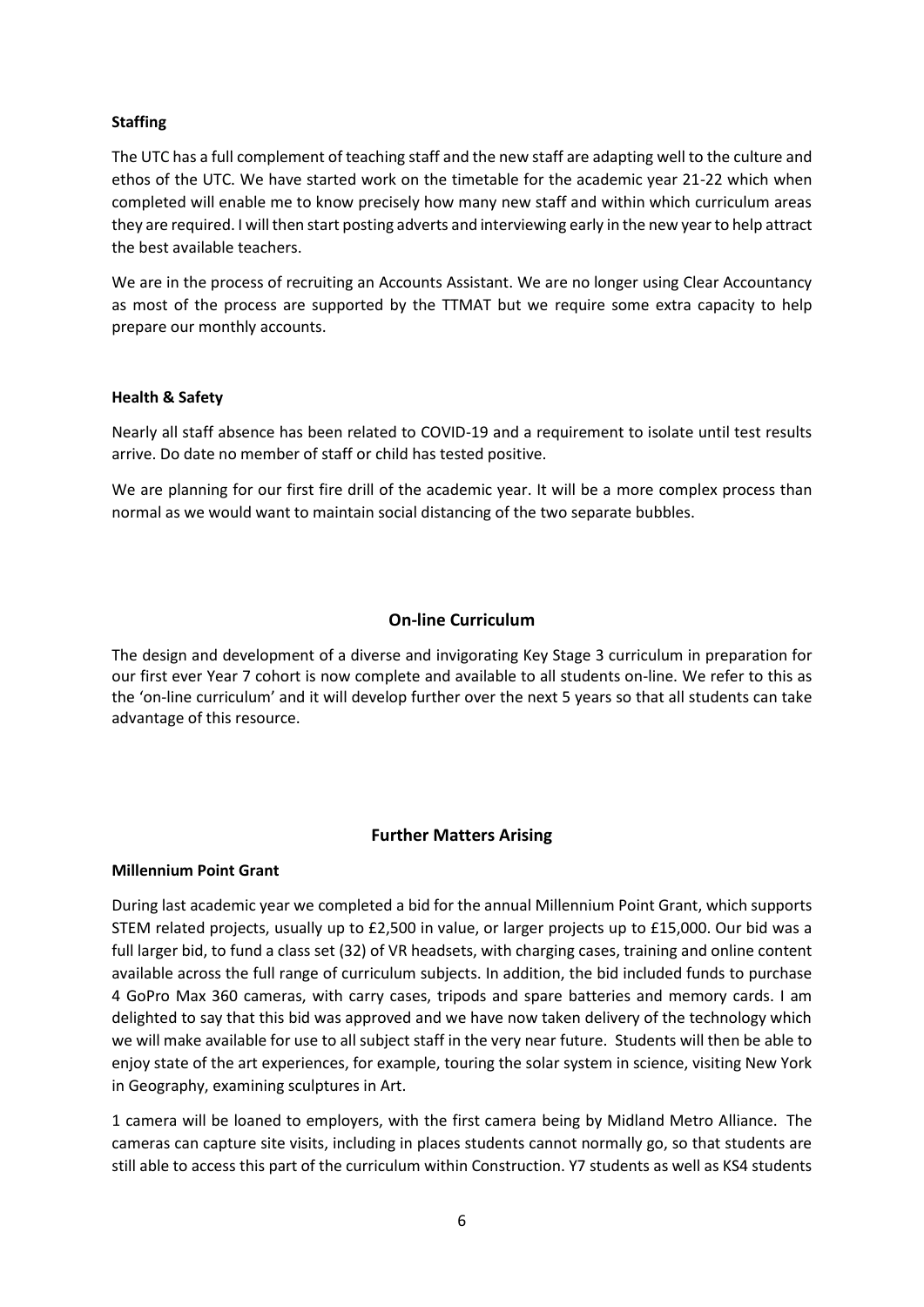will be able to make use of the technology within their curriculum and in their responses to employer projects – meaning judging panels will be able to really experience their designs!

# **T-levels**

Our vision is very much that the T-Level we offer is the gold standard in the West Midlands. Unlike other local colleges that will need to secure significant numbers to make the courses financially viable, it is our intent to recruit only a relatively small number (12) in collaboration with employers committing to the provision of each placement. Marketing will consist of adverts placed by the UTC and Employer, a recruitment process that considers predicted grades, school report and interview with the UTC and employer – competitive in nature, but with a strong emphasis on the opportunity it will provide to establish themselves within the employer's business. Students unsuccessful in their application will be able to opt for the T-Level transition year or indeed our current BTEC Nationals offer as a single or double award in Construction.

In recognising the challenges for space, we face next year as a UTC, and to support strong recruitment, it is hoped that we may be able to make use of facilities at the new School of Architecture from time to time. This would tangibly demonstrate the link we have with the University, allow the University to market themselves as a potential provider for Post T-Level Apprenticeship opportunities and give the all-important first cohort a very special experience that can cement our reputation in the West Midlands. All of the teaching delivery will of course be managed by UTC staff.

T-Levels will give students an excellent start to their Construction career, are challenging and robust in their demand and combine 80% classroom delivery with 20% placement experience. For those students joining us, it is a real chance to secure a highly successful future.

> **End of Principal's Report to the Local Governing Board. Summary of Annexes Overleaf**